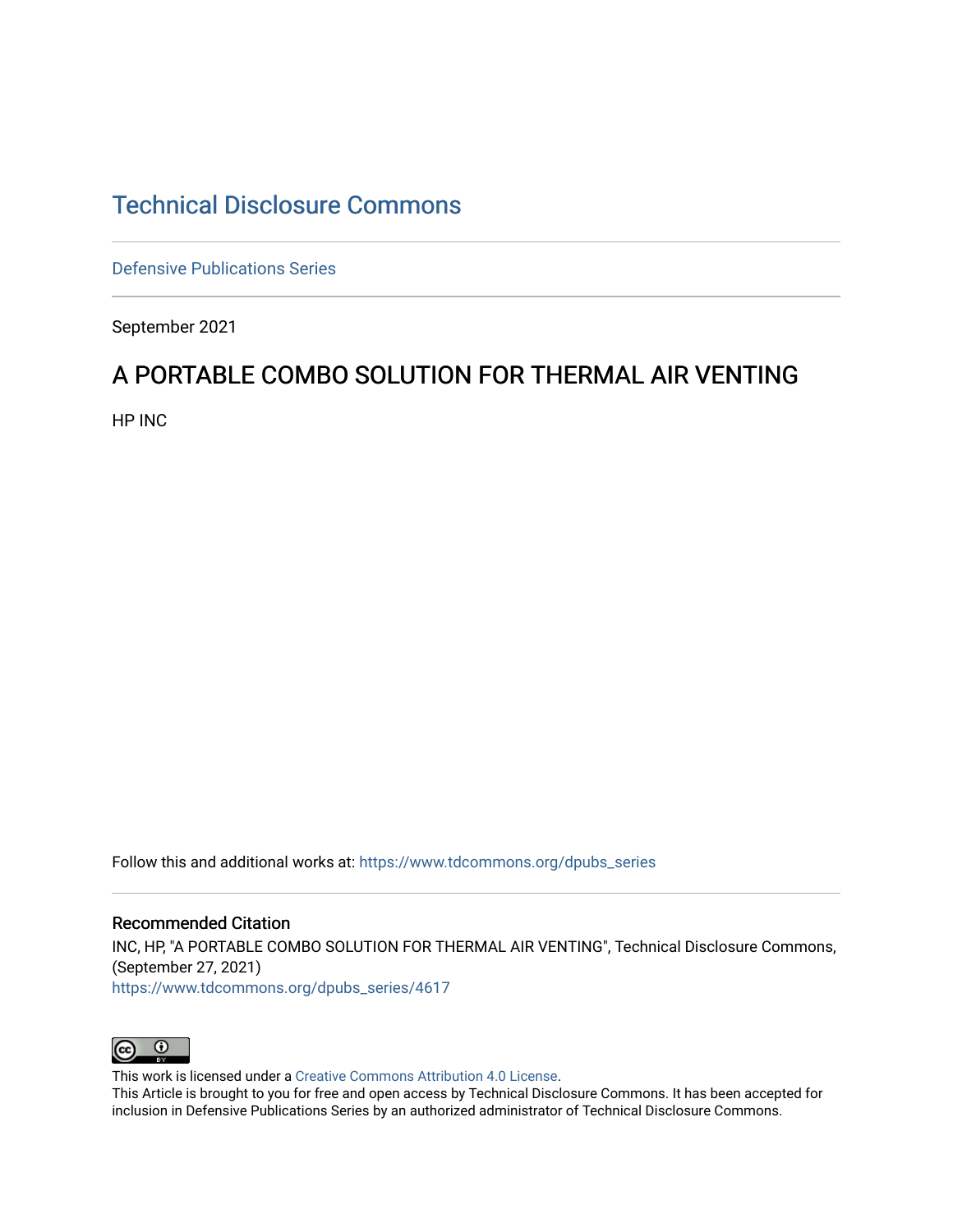## **A portable combo solution for the thermal air venting**

### **Abstract:**

• *Thermal conditions are always one of the limitations for the computing capability of the portable device. Most high-performance electric devices have the thermal concern while long period heavy loading especially for the requirement of the graphic or computing energy. High temperature will impact the product stability and the product reliability. This document will provide a hybrid thermal solution for the portable devices* 

## **Description of Invention:**

- *This invention describes a water-cooling solution which combined the water-cooling module and water-cooling embedded components. The water cooling is removeable and user could disassembly for better mobility purpose. The water-cooling embedded components could be designed with the existing air-cooling system*
- *There are several interfaces between the water-cooling module and embedded water-cooling components: (1) Water interface: 2 water interfaces might be required, one for water input, and the other is used for output. (2) Motor: The purpose of the motor is to provide the motivation for the water circulation. The motor could place to the module side or embedded in the system. (3) Electric connection: Electric connection could provide the signal or power to the water-cooling module from the device side. I could provide the power to the motor or other electric components*
- *Water cooling module definition: (1) The main purpose of the watercooling module is to provide the water for the system. (2) There are both air and water in the water-cooling module (3) The water-cooling module could have a control button to switch to decide the input of the water-cooling module is air or water (4) The control button also decide the motor is working or not*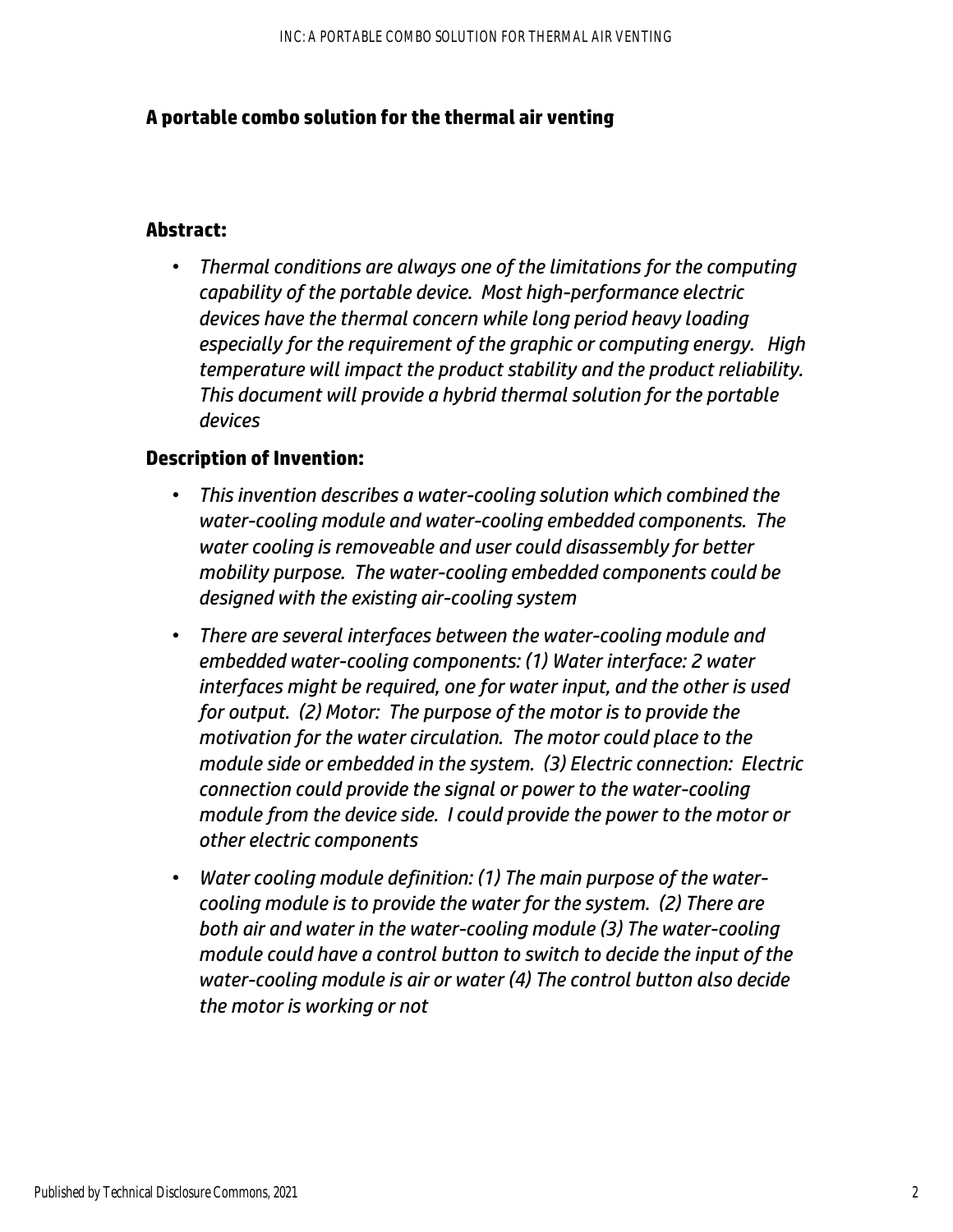### *Picture1*

#### *ECO system of the water-cooling solution*



*Picture2* 

*Interface of the water-cooling module*